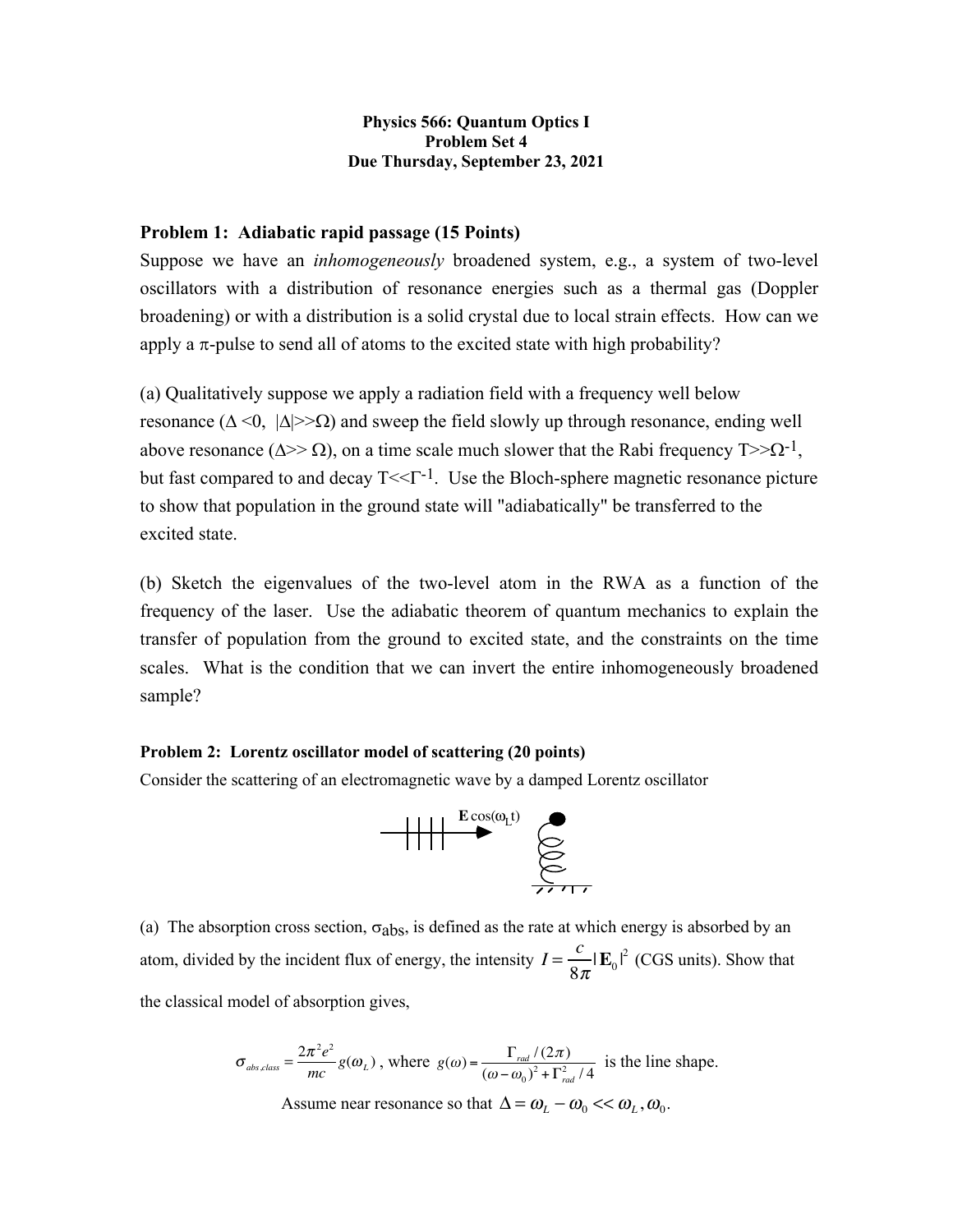(b) In the case of radiative damping, all energy absorbed is re-radiated, and is thus *scattered*. Use standard scattering theory to derive the differential scattering cross section for the Lorentz oscillator model,  $\frac{d\sigma_{\text{scat}}}{d\sigma_{\text{scat}}}$ , and after integrating over all solid angles, show that the total scattering cross section equals the absorption cross section found in part (a). Here take  $\Gamma_{rad} = \frac{2}{3}$ (c) We can re-derive the expression for the classical natural linewidth  $\Gamma_{rad}$  that we found in class via radiation reaction by looking directly at energy conservation in the scattering process. For the field on resonance, equate the time averaged absorbed power (rate at which field does work on electron, averaged over a period of oscillation) to the Larmor formula for the averaged radiated power to show, *d*Ω  $e^2$  $\frac{e}{mc^3}\omega_0^2$ .

$$
\Gamma_{rad} = \frac{2}{3} \frac{e^2}{mc^3} \omega_0^2 = \frac{2}{3} (k_0 r_c) \omega_0
$$
, where  $r_c$  is the classical electron radius.

Evaluate this for the case of the sodium "D2 resonance" (the yellow light in stree light), of excitation wavelength is 589 nm. The quantum decay rate is  $\Gamma/2\pi = 9.8$  MHz. What is the oscillator strength of the transition?

(d) Show that the scattering cross section can be reexpressed as  $\sigma_{\text{scat}} = \frac{6\pi\lambda_0^2}{1 + (4\lambda_0^2 + \Gamma^2)}$ , where  $\lambda_0 = \lambda / 2\pi$ . This expression holds true quantum mechanically as well with  $\Gamma_{rad} \rightarrow \Gamma$ .  $1 + (4\Delta^2/\Gamma_{rad}^2)$ 

## **Problem 3: The ac-Stark effect** (25 points)

Suppose an atom is perturbed by a monochromatic electric field oscillating at frequency  $\omega_L$   $\mathbf{E}(t) = E_z \cos(\omega_L t) \mathbf{e}_z$  (such as from a linearly polarized laser), rather than the dc-field studied in class. We know that such field can be absorbed and cause transitions between the energy levels; we will systematically study this effect later in the semester. The laser will also cause a *shift* of energy levels of the unperturbed states, known alternatively as the "ac-Stark shift", the "light shift", and sometimes the "Lamp shift" (don't you love physics humor). In this problem, we will look at this phenomenon is the simplest case that the field is near to resonance between the ground state  $|g\rangle$  and some excited state  $|e\rangle$ ,  $\omega_L \approx \omega_{eg} \equiv (E_e - E_g) / \hbar$ , so that we can ignore all other energy levels in the problem (the "two-level atom" approximation).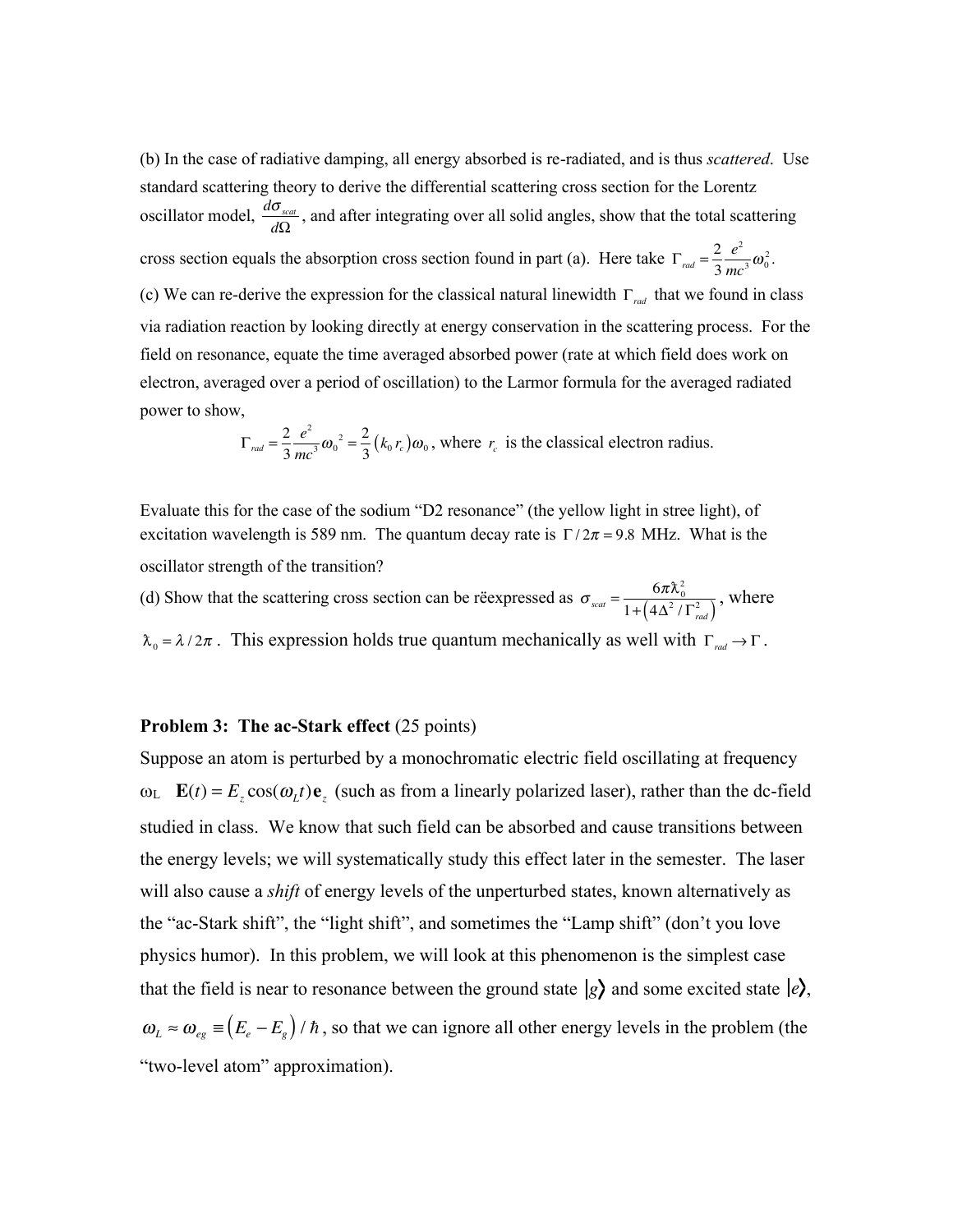(i) The classical picture. Consider first the "Lorentz oscillator" model of the atom  $-$  a charge on a spring – with natural resonance  $\omega_0$ .



The Hamiltonian for the system is  $H = \frac{p^2}{2} + \frac{1}{2} m \omega_0^2 z^2 - d \cdot E(t)$ , where  $d = -e$ z is the 2*m*  $+\frac{1}{2}$  $\frac{1}{2}m\omega_0^2z^2 - \mathbf{d}\cdot\mathbf{E}(t)$ 

dipole.

(a) Ignoring damping of the oscillator, use Newton's Law to show that the induced dipole moment is

$$
\mathbf{d}_{induced}(t) = \alpha \mathbf{E}(t) = \alpha E_z \cos(\omega_L t),
$$

where 
$$
\alpha = \frac{e^2 / m}{\omega_0^2 - \omega_L^2} \approx \frac{-e^2}{2m\omega_0\Delta}
$$
 is the polarizability with  $\Delta \equiv \omega_L - \omega_0$  the "detuning".

Note: classically, the shift in the energy is

$$
\Delta H = -\frac{1}{2} d_{ind}(t) E(t) = -\frac{1}{2} \alpha E^2(t)
$$
, or a time average value  $\overline{H} = -\frac{1}{4} \alpha E_z^2$ 

The factor of ½ arises because the dipole is *induced.*

(ii) Quantum picture. We consider the two-level atom described above. As we will derive later, the Hamiltonian for this system can be written in a time independent form (equivalent to the time-averaging done in the classical case)

$$
\hat{H} = \hat{H}_{atom} + \hat{H}_{int},
$$

where  $\hat{H}_{atom} = -\hbar\Delta|e\rangle\langle e|$  is the "unperturbed" atomic Hamiltonian, and  $\widehat{H}_{int} = \frac{\hbar \Omega}{2} (|e\rangle \langle g| + |g\rangle \langle e|)$  is the dipole-interaction with  $\hbar \Omega = \langle e|d|g\rangle \cdot E$  (the Rabi frequency).

(b) Find the *exact* energy eigenvalues and eigenvectors for this simple two-dimensional Hilbert space and plot the levels as a function of  $\Delta$ . These are known as the atomic "dressed states."